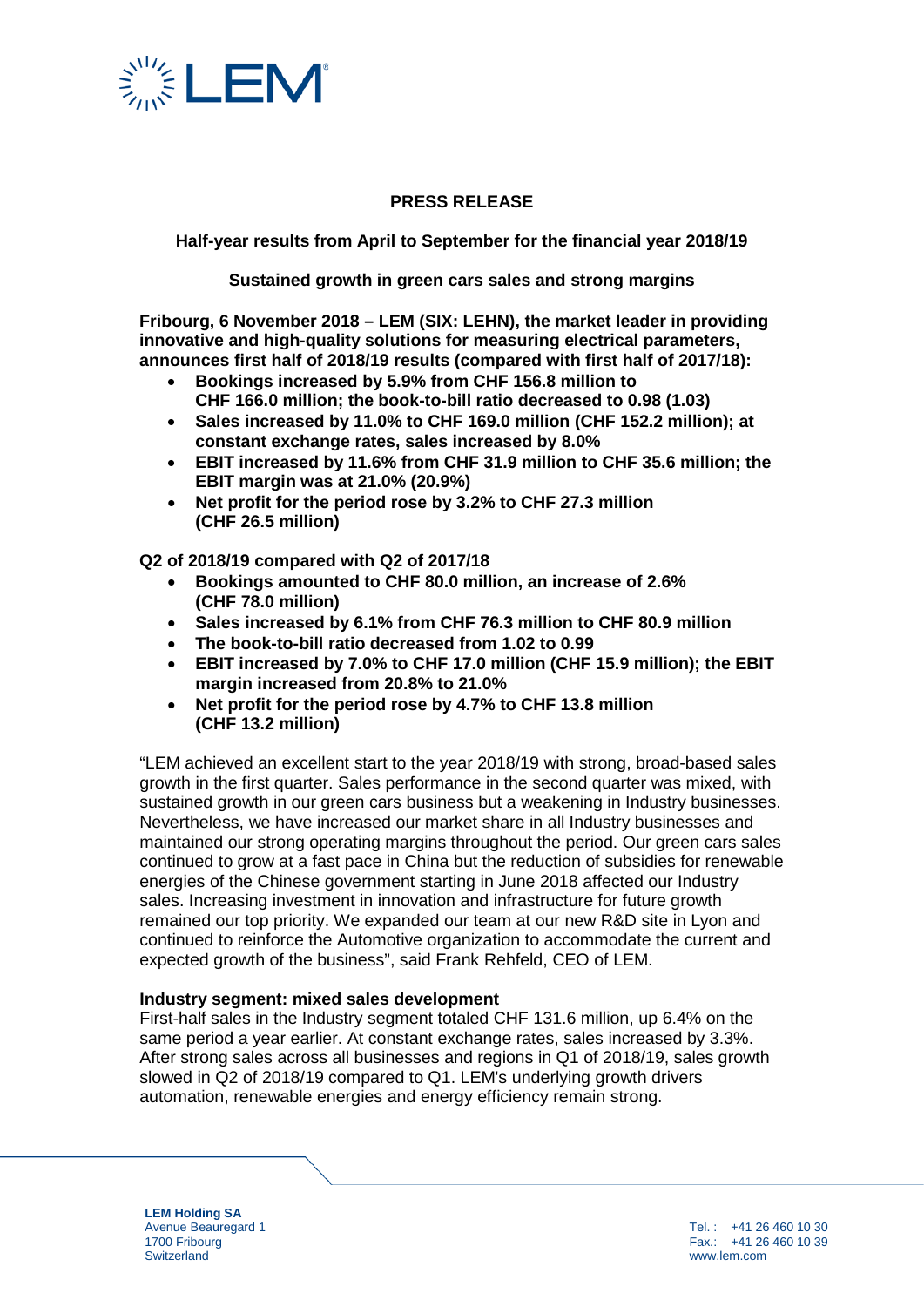

While business was robust in Europe and North America, policy changes in China affected Industry sales there. Sales decreased by 6.3% in China after increasing by 27.8% one year ago. Sales in Asia excluding China grew by 13.8%, in Europe by 13.6%, and in North America by 11.1%.

First-half EBIT increased, from CHF 25.9 million in 2017/18 to CHF 28.8 million in 2018/19.

- Sales in the drives & welding business grew by 5.4% compared with the first half of 2017/18. LEM achieved higher sales in all regions except China, where investment sentiment is currently subdued. Other key regions in Asia (Japan, Korea), Europe (Germany, UK), and North America (USA) delivered healthy sales growth across all product categories. LEM won market share.
- Sales in the renewable energies & power supplies business were stable (- 0.1%) compared with the first six months of 2017/18. LEM recorded the anticipated decrease following the reduction of government support for renewable energies in China. At the same time, business performance was strong in Europe, where LEM acquired market share, as well as in India.
- Increased infrastructure investment in all regions supported LEM's traction business, which grew by 16.2%. LEM saw most activity with projects for locomotives for high-speed trains in Asia and freight traffic in Europe and increased the market share.
- Sales in the high-precision business were up by 27.4%. The test & measurement market continued to grow rapidly, driven by robust demand for green cars test benches. LEM capitalized on the introduction of new products and gained market share.

#### **Automotive segment: green cars business moves ahead**

In the first half of 2018/19, sales in the Automotive segment totaled CHF 37.4 million, representing an increase of 31.2%. At constant exchange rates, sales increased by 28.2%. Electrification remains the dominant trend in the global car industry with China being the largest market. Competition is intensifying as higher market volumes attract new players from all corners of the electronics and semiconductor industry.

EBIT in the Automotive segment reached CHF 6.7 million, up 13.6% on the first half of 2017/18. The EBIT margin was impacted by the implementation of LEM's investment program into new products and the development of the Automotive organization to keep up with current and expected growth.

- Sales in the green cars business increased strongly by 65.2% compared with the previous year. Sales growth was driven by China, Japan, and Korea. The activities of traditional car makers in Europe and the U.S. also accelerated.
- In the conventional cars business, the expected decline in LEM's sales continued, albeit at a slower pace (-6.8%). All regions were equally affected.

**LEM Holding SA** Avenue Beauregard 1 1700 Fribourg **Switzerland** 

Tel. : +41 26 460 10 30  $Fax: 441.26.460.10.39$ www.lem.com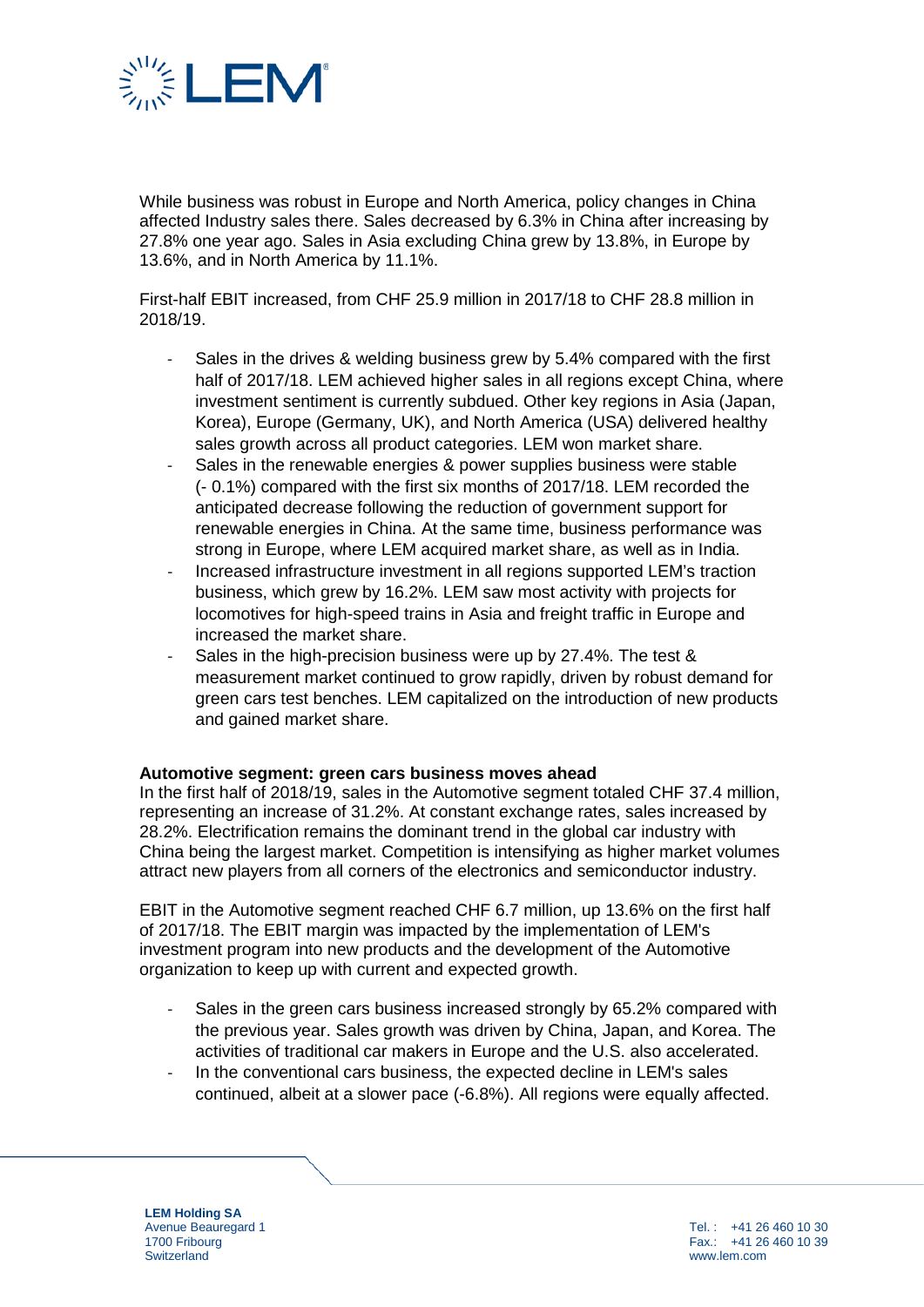

### **Outlook**

Although the current trade disputes have not yet had a significant impact on LEM's business, if they remain unresolved, such new trade barriers or geopolitical tensions will pose a risk to global growth. The renewable energies business may be temporarily weaker but is expected to recover in the future. The persistent uncertainty, however, makes forecasting more difficult for the Industry businesses. LEM's green cars business is set to remain strong.

For the full financial year 2018/19, Management expects sales of around CHF 320 million compared with CHF 301.2 million for the full financial year 2017/18. LEM expects its EBIT margin around 20%.

#### **Media, investors and analyst conference call and webcast**

Frank Rehfeld, CEO, and Andrea Borla, CFO, will provide a detailed presentation of the half-year results today at 10:00 CET at a media, investors and analyst conference call.

Dial in details are: +41 (0)58 310 50 00 Switzerland & Europe +44 (0)207 107 0613 UK +1 (1)631 570 56 13 USA

The conference call will simultaneously be webcast. Please follow the instructions in the following link: <http://services.choruscall.eu/links/lem181106.html> The link to the webcast and the presentation slides are available on the LEM website [\(www.lem.com\)](http://www.lem.com/), where the webcast will later be archived.

#### **Detailed information on the half year 2018/19 results and half-year report**

The complete half-year report 2018/19 in accordance with IAS 34 (interim financial reporting) is available [www.lem.com](http://www.lem.com/) > Investors > Financial Reports.

#### **Financial calendar**

*The financial year runs from 1 April to 31 March*

| 1 February 2019 | Third-quarter results 2018/19                                            |
|-----------------|--------------------------------------------------------------------------|
| 22 May 2019     | Year-end results 2018/19                                                 |
| 27 June 2019    | Annual General Meeting of Shareholders for the financial<br>year 2018/19 |
| 2 July 2019     | Dividend ex-date                                                         |
| 4 July 2019     | Dividend payment date                                                    |

#### **LEM – At the heart of power electronics**

LEM is the market leader in providing innovative and high-quality solutions for measuring electrical parameters. Its core products - current and voltage transducers are used in a broad range of applications in drives & welding, renewable energies & power supplies, traction, high precision, conventional and green cars businesses. LEM's strategy is to exploit the intrinsic strengths of its core business, and to develop opportunities in existing and new markets with new applications. LEM is a mid-size,

**LEM Holding SA** Avenue Beauregard 1 1700 Fribourg **Switzerland** 

Tel. : +41 26 460 10 30 Fax.: +41 26 460 10 39 www.lem.com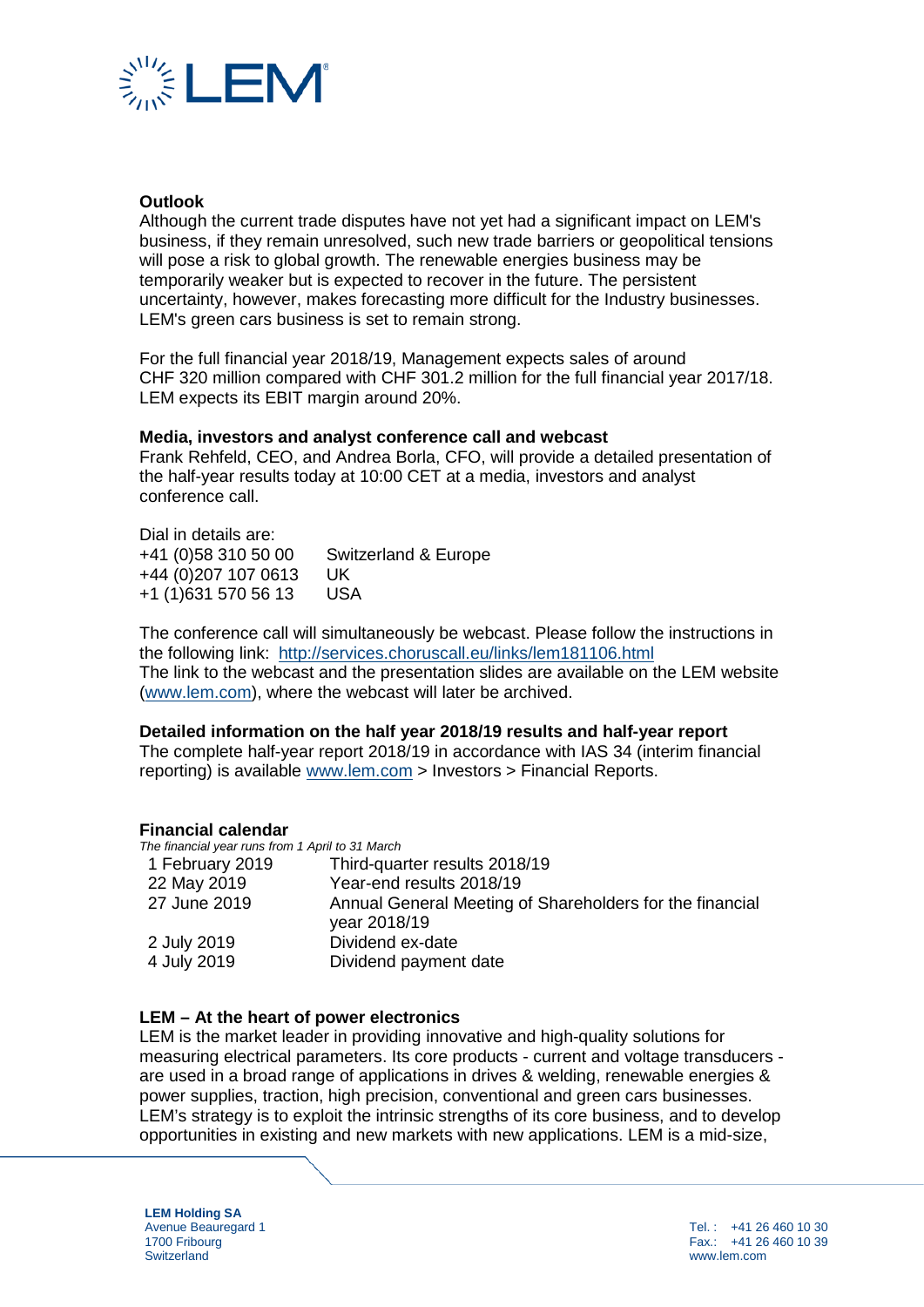

global company with approximately 1'530 employees worldwide. It has production plants in Beijing (China), Sofia (Bulgaria), Geneva (Switzerland) and Tokyo (Japan), and a dedicated R&D Center in Lyon (France). With regional sales offices near its customers' locations, the Company is able to offer a seamless service around the globe. LEM has been listed on the SIX Swiss Exchange since 1986; the company's ticker symbol is LEHN. [www.lem.com](http://www.lem.com/)

### **For further information please contact**

Andrea Borla (CFO) Phone: +41 22 706 1250 Email: [investor@lem.com](mailto:investor@lem.com)

## **Appendix:**

#### **Key figures**

| In CHF millions    | 2017/18 |      |                | 2018/19 |      | Changes        |              |          |  |
|--------------------|---------|------|----------------|---------|------|----------------|--------------|----------|--|
|                    |         |      |                |         |      |                |              |          |  |
| Orders received    | Q1      | Q2   | Q3             | Q4      | Q1   | Q2             | $Q2$ to $Q2$ | Q2 to Q1 |  |
| Industry segment   | 63.9    | 58.7 | 63.1           | 70.4    | 68.0 | 56.6           | $-3.6%$      | $-16.8%$ |  |
| Automotive segment | 14.8    | 19.4 | 15.6           | 13.8    | 17.9 | 23.5           | $+21.1%$     | $+30.9%$ |  |
| <b>Total LEM</b>   | 78.8    | 78.0 | 78.7           | 84.2    | 86.0 | 80.0           | $+2.6%$      | $-6.9%$  |  |
|                    |         |      |                |         |      |                |              |          |  |
| Book-to-bill ratio | Q1      | Q2   | Q3             | Q4      | Q1   | Q <sub>2</sub> | Q2 to Q2     | Q2 to Q1 |  |
| Industry segment   | 1.02    | 0.96 | 1.11           | 1.14    | 0.96 | 0.93           | $-3.1%$      | $-3.1%$  |  |
| Automotive segment | 1.11    | 1.27 | 0.98           | 0.94    | 1.04 | 1.16           | $-8.6%$      | $+12.2%$ |  |
| <b>Total LEM</b>   | 1.04    | 1.02 | 1.08           | 1.10    | 0.98 | 0.99           | $-3.3%$      | $+1.3%$  |  |
|                    |         |      |                |         |      |                |              |          |  |
| <b>Sales</b>       | Q1      | Q2   | Q <sub>3</sub> | Q4      | Q1   | Q <sub>2</sub> | $Q2$ to $Q2$ | Q2 to Q1 |  |
| Industry segment   | 62.6    | 61.1 | 56.9           | 61.6    | 70.8 | 60.8           | $-0.5%$      | $-14.1%$ |  |
| Automotive segment | 13.3    | 15.2 | 15.9           | 14.6    | 17.3 | 20.1           | $+32.4%$     | $+16.7%$ |  |
| <b>Total LEM</b>   | 75.9    | 76.3 | 72.8           | 76.2    | 88.0 | 80.9           | $+6.1%$      | $-8.1%$  |  |
|                    |         |      |                |         |      |                |              |          |  |
| <b>EBIT</b>        | Q1      | Q2   | Q3             | Q4      | Q1   | Q <sub>2</sub> | $Q2$ to $Q2$ | Q2 to Q1 |  |
| Industry segment   | 13.3    | 12.6 | 11.3           | 13.9    | 15.8 | 13.0           | $+3.2%$      | $-17.6%$ |  |
| Automotive segment | 2.7     | 3.3  | 3.3            | 1.3     | 2.8  | 4.0            | $+21.4%$     | $+44.5%$ |  |
| <b>Total LEM</b>   | 16.0    | 15.9 | 14.6           | 15.3    | 18.5 | 17.0           | $+7.0%$      | $-8.3%$  |  |